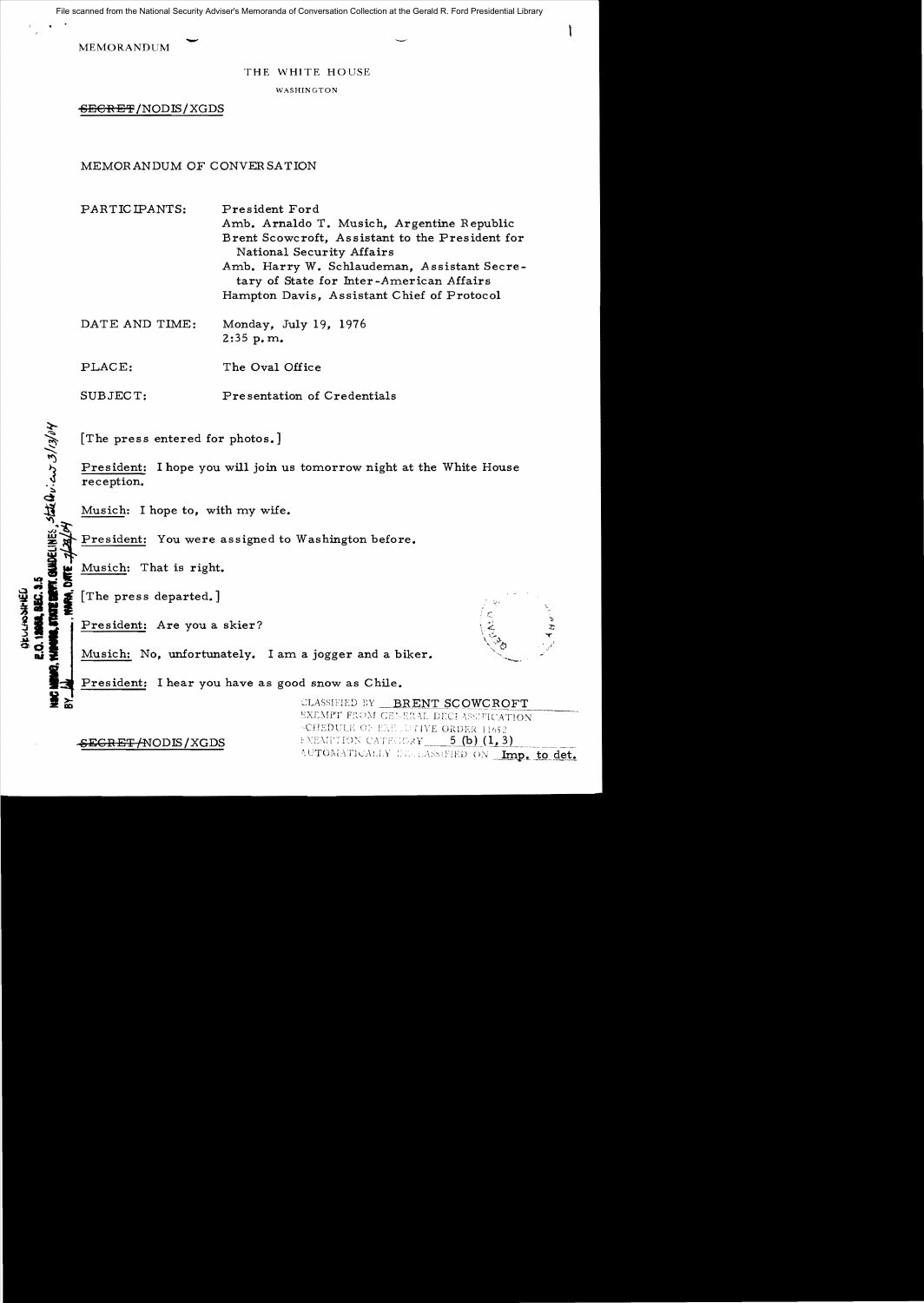## $-$ <del>SECRET/</del>NODIS/XGDS 2.

Musich: Not really. It is softer on our side.

President: We are happy to have you here. I would be interested in hearing your evaluation of the current situation in Argentina.

Musich: First, Mr. President, may I convey the greetings of my President and the government leadership.

We appreciate the firmness with which you have led the fight to reactivate the economy. It is important not only for the United States but for the world.

Let me point out the specific character of the guerrilla in Argentina. These are not local people. They are well organized, and they have foreign support.

President: From where?

Musich: From Cuba and elsewhere, like Chile. So I would hope that if circumstances demand, we could have direct contact, without, of course, prejudice to regular diplomatic channels.

President: Are they coordinated or separate?

Musich: We think they are coordinated at the top, at least.

President: They don't seem to be as active.

Musich: They are active on an individual basis now rather than by group action as earlier.

President: Why are they more visible in Argentina?

Musich: That is a difficult question. I think it happened earlier in Chile and Brazil. There they were encouraged earlier to come to the area.

President: How is your economy coming?

Musich: We are right now in a recession but we expect a good recovery later on.

We hope for a good wheat crop.

.;' .

SEGRET/NODIS/XGDS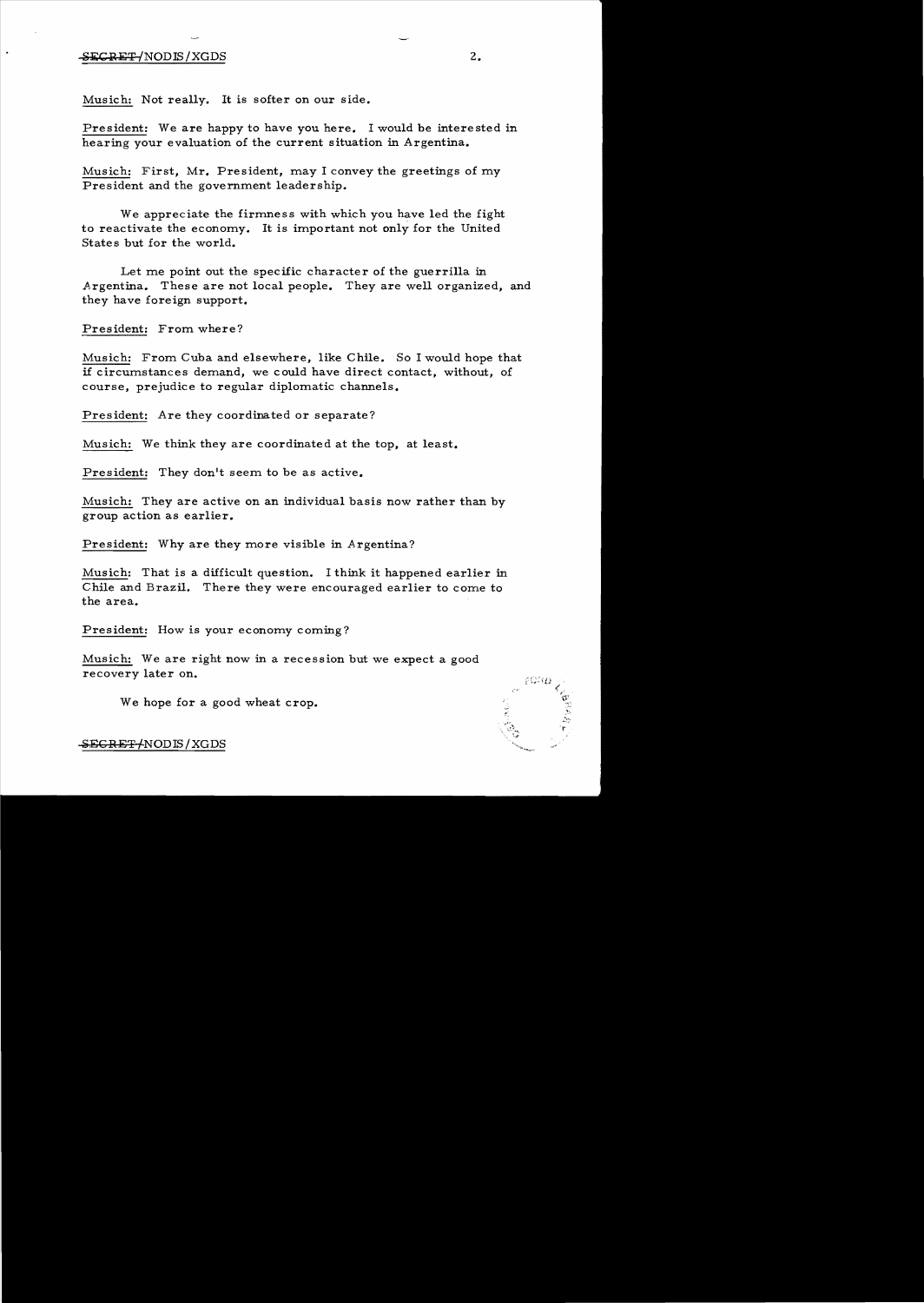## external contracts of the set of the set of the set of the set of the set of the set of the set of the set of the set of the set of the set of the set of the set of the set of the set of the set of the set of the set of th

President: How about the drought?

Musich: It was not enough to damage the crops.

President: It is nice to have you here and I'm looking forward to seeing you tomorrow evening [at the White House reception for the Diplomatic Corps].



SEe**RET** /NODffi / XGDS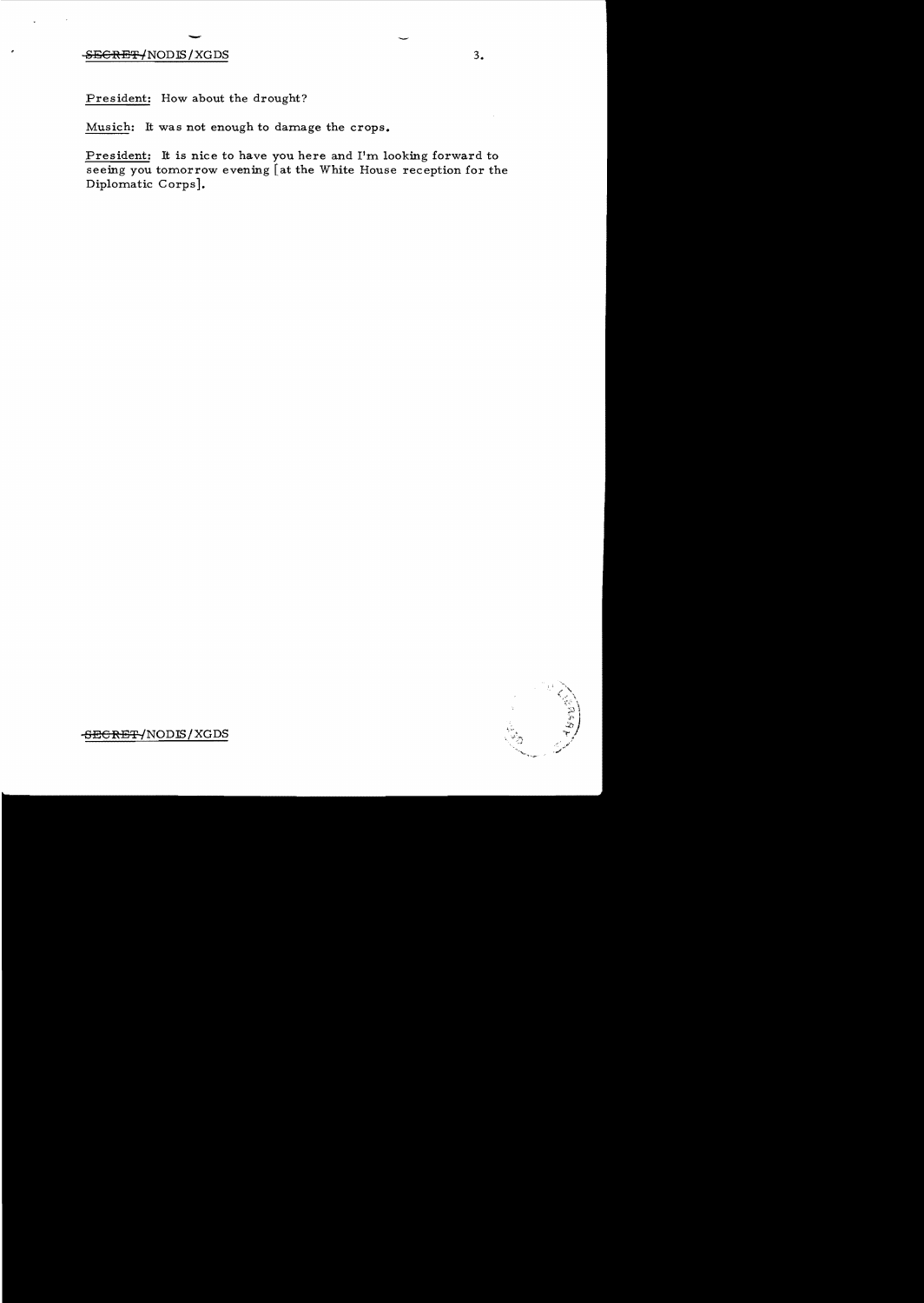March University  $19$  July 16

Kusin A Hope you will join me towards might M & Byzarte, cus/en infl Coronario of the eminy organd to wash before.)  $\frac{\mu_{\text{max}}}{\sigma}$  $\boldsymbol{\mathcal{P}}$ anyon a shier 11 M import. da popper a biker Ilim you have as good farm as Chile but willy, It is soften on our fids.  $\left| \rho / \right|$ P We thought to true you have. I would be interested in hersing your enterstant de consent Ceauvologo. USA appertent chimnessex parlaite jour tour like fight & unit, a eman - It ingethat Let my jout mete spec. Chavar, of concertibile in Figure. These are not bruke Thing on willage da / fragen engent. PF sur which M Fa, cuba x ilsember, hh Chile Se should have that if cerum demond are could have don't contact, w/o of course, prejendint regidij, channels. Maxistry condis uponto? 11) We think they are coolet by, at hast P Tancy don't um to be as active" 11 Tany a très en infront bassés mour unitos

DECT VESIEIED E.O. 12956, SEC. 3.5 NSC MEMO, 11/2400, STATE DEPT. GUIDELINES, STATE DEVIEW 3/13/04<br>9Y MA